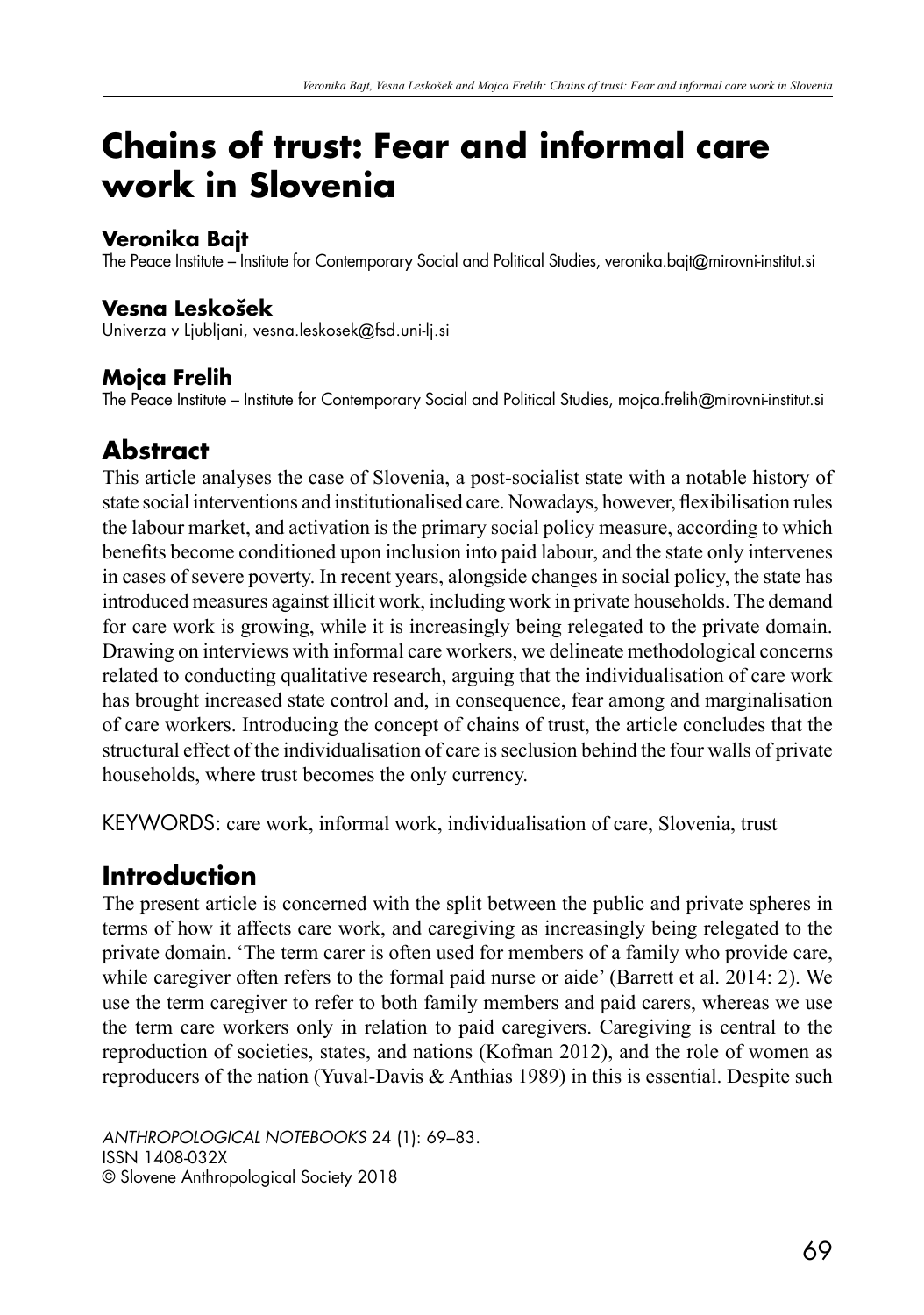a crucial role, care work remains invisible and "invisibilised" in a dichotomy of gendered relations (Díaz Gorfinkel 2015). Hidden from the public, immersed in private households, and out of the view of the state, care work retains its low social status, awards no social prestige to the carer, and is generally associated with a devaluation of the actors and the activity itself. This, however, is in stark opposition to the formal proclamations, especially of the nationalist ideology and state mythology that highlight the nurturing and caregiving role as the epitome of humanity, awarding it a formal – yet void – position on a pedestal of moral virtue (and social necessity).

This public-private split also affects relations between the state, the private household and the care workers, especially in cases when domestic care work is outsourced. We are witnessing a global economic restructuring and its multifaceted class-related, gendered, and racialised effects. Migrant women from developing countries are in demand in the global North not only because their willingness to work for low wages represents an affordable alternative for a 'successful' reconciliation of work and family also for the middle-class families (Kontos & Tibe Bonifacio 2015), but often due to stereotypes about their allegedly docile nature and traditional values. With equal opportunity policies of reconciliation of work and family, the state regulates private care relations in order to enable the development of the care market. There are differences in regulations depending on how the welfare state treats the role of the family and, accordingly, whether social policies are de- or re-familialistic (Greve 2012). Research also shows that almost all welfare regimes are currently developing care markets to a certain extent, even in the Nordic states (Ulmanen & Szebehely 2015).

This paper focuses on Slovenia, a former-socialist state with a notable history of public services and institutionalised care for the elderly and disabled as well as childcare, because it offers a case-study that is as much widely applicable as it is uniquely specific and, as such, analytically intriguing. Namely, in Slovenia, the care work deficit is not quenched by a migrant workforce (Hrženjak & Pajnik 2015) but has thus far been filled by the local population. However, it remains significantly ethnicised and feminised, which also renders Slovenia a case that confirms existing research in the field (cf. Hrženjak 2011b). The informal care market is also traditional for Slovenia, especially in border areas, where paid care work in private households developed in the early twentieth century (Orehovec 1997). The grey economy in care work thus has historical roots and remains a significant source of income for many daily migrant workers from Slovenia, who find jobs in Austria or Italy. In order to improve their financial situation, particularly the unemployed, students, and pensioners in Slovenia resort to working in private households, particularly since the demand for care work is growing. Faced with a growing demand for care, Slovenia has in recent years seen a significant shift towards undocumented care work in private households. The present article thus focuses on informal care workers, and analyses how the regulation of care work in private households has brought increased state control and, in consequence, fear among and marginalisation of care workers.

We begin with a discussion of Slovenia's care system followed by a methodological examination of conducting qualitative research in the face of severe state control and a clamp-down on illicit forms of employment, which renders interviewers' access to the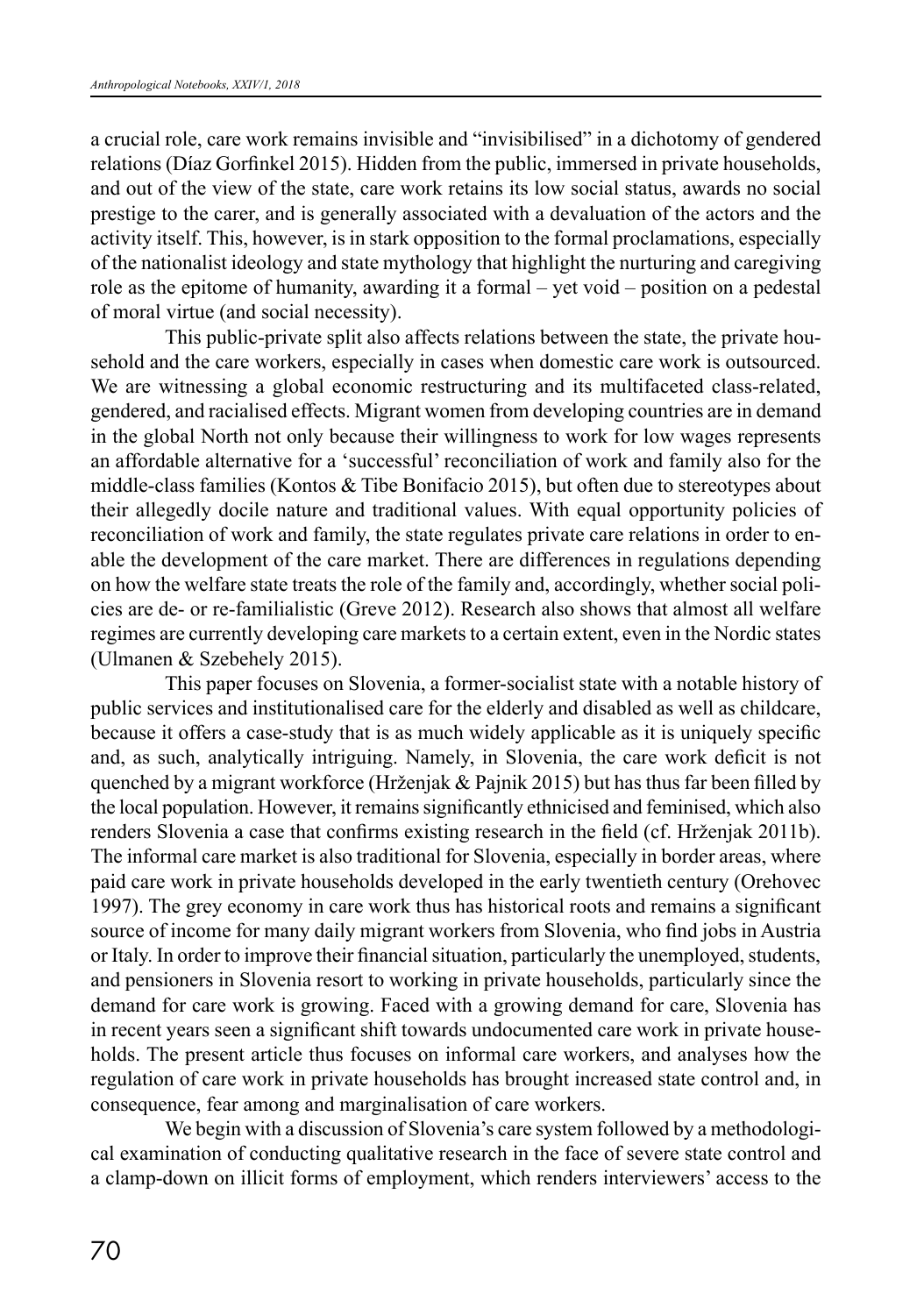field almost impossible due to the subjects' fear of state sanctions. The concept of chains of trust is introduced, describing the multifaceted and complex circles of trust that need to be formed in order to enable the researchers' access to the private sphere.

The main section of the paper consists of three parts: 1) We start by analysing interviews with care workers, with a specific emphasis on barriers to communication due to their fear of state sanctions and consequent distrust towards researchers as outsiders. 2) We then conceptualise the chains of trust as strategies for overcoming distrust and building working alliance based on reciprocity and trust. 3) Critically evaluating the perpetuation of the public/private divide in the existing state policies, the results of our research are then situated in contemporary debates on commodification and marketisation of privacy. Further elucidating the concept of chains of trust, the article concludes that the structural effect of individualisation of care is seclusion behind the four walls of private households, where trust becomes the only currency.

## **Marginalisation of care work in Slovenia**

Slovenia was affected by the 2008 global economic and financial crisis in many different ways. A substantial share of state budget was spent on covering the debt of banks, which caused a deficit that prompted a cut in expenses for education, social protection, employment, etc. The financial crisis also served for structural reforms that aimed at minimising the state's re-distributional role (Dragoš 2013). The major change that followed in many EU countries was the change from welfare to workfare. Social rights and benefits have become conditioned with work, and survival has become the sole responsibility of the individual (Leskošek & Dragoš 2014; cf. Bryerton 2016).

Flexibilisation rules the labour market and activation is the main social policy measure, according to which benefits become conditioned upon inclusion into paid labour, and the state only intervenes in cases of severe poverty (ibid., 50). Exhibiting a 'motivation' to find a job is the primary criteria for access to social benefits, rather than the social circumstances in which a person lives. In recent years, alongside the changes in social policy, the state introduced measures against illicit work, including work in private households. The most marginalised people, those excluded from the labour market and the long-term unemployed, are in a peculiar position: when they are not able to find a job, they only receive very small benefits or no benefits at all (Narat et al. 2016). The absence of regular employment options forces many people to engage in illicit work. Moreover, they are strongly penalised in cases of illicit work.

The more domestic and care workers in private households are afraid of being discovered by state inspection and thus either fined for engaging in illicit work or, if they are migrants, even deported, the more power is concentrated in the hands of employers. Irregular migrants hence live in constant fear of deportation, a situation that has been widely documented as providing fertile ground for the exploitation of such workers in slave-like relationships (Nakano Glenn 2010). Even in cases is which migrant domestic work is state-organised and regularised, the migrants often remain tied to one employer, who is considered to be their 'guardian'. Glenda Tibe Bonifacio (2015), for example, has noted such a situation for the live-in care workers in Canada. Its so-called *Live-In Caregi-*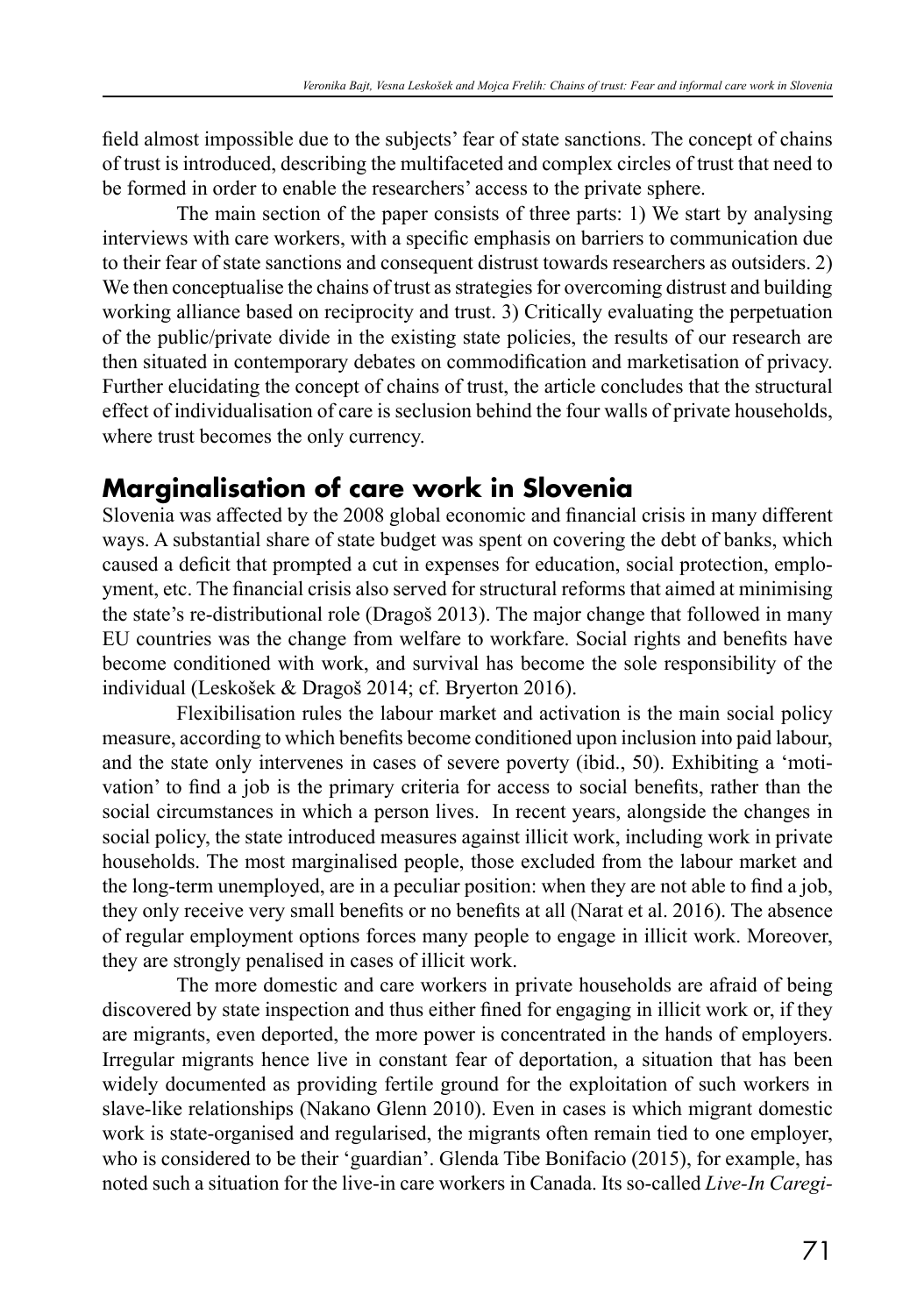*ver Program* is a unique pathway to permanent residence, a discriminatory governmental scheme that is highly susceptible to abuse and exploitation. Entry into Canada is deemed a privilege, and the employer of a care worker becomes the state's extension (i.e., the guardian of the migrant worker), through which state control over the foreigner worker can constantly be exerted. This situation breeds a neoliberal strategy of regulating migrant workers and a process of selection of desirable residents. In this process, the migrants subject themselves willingly to a relationship of servitude in the hope of 'promissory citizenship' (ibid., 146).

Official statistics show that almost 5 per cent of Slovenia's population are foreign citizens and most migrants (about 90 per cent of the total foreign-born population) came from Yugoslavia's successor states. Many non-EU migrants lost their jobs in times of recession (especially in the 2008-2011 period) and fewer can now obtain employment than in previous years. Over 70 per cent of migrants are men, most of whom came to Slovenia for work, especially in construction. Female migration is formally more frequently connected to family reunification provisions, which research has shown to be a highly relevant policy area with gendered effects (Pajnik & Bajt 2011). Thus women who are officially cast as followers or 'secondary migrants' in fact often find informal employment as care workers in private households.

In Slovenia, the Prevention of Undeclared Work and Employment Act was adopted in 2014. It is aimed to prevent any forms of paid illicit work, including work performed in private households. As stipulated in the act, persons working in private households should declare so-called 'personal supplementary work' which entails any activities individuals carry out within a given household, i.e., household work, any similar work, and other minor works (Article 12). The income received for personal supplementary work must not exceed the sum of three average net salaries over a six-month period (Article 14). The worker is obliged to report this income to the tax office, while the person who hires home help must pay compulsory insurance and submit a voucher with the exact sum of money paid for the work performed in the household each month (Article 15). A significant problem occurs: for various reasons many of the care workers in private homes are not in a position to declare the work they perform, primarily because their income (either salary, pension or social benefits) is not sufficient for their survival as it is (Narat et al. 2016). They are therefore afraid of losing their income if they declare their additional illicit work, which is helping them make ends meet. As we argue here, the ever-present fear of being penalised for illicit work prevents many care workers from seeking support or organising and thus denies their agency.

## **Chains of trust**

One of the consequences of these developments is a loss of trust, which is an essential part of social networks and social capital (Lin 1999).<sup>1</sup> The existing literature shows that migrants, in particular migrant women, find themselves in situations of being caught 'between a rock and a hard place', in constant fear of discovery. Their fear of being discovered, caught, and consequently penalised prevents them from active support-seeking through

<sup>1</sup> For a comprehensive overview of theoretical debates on trust and trust networks within sociology, see for instance Glanville (2016).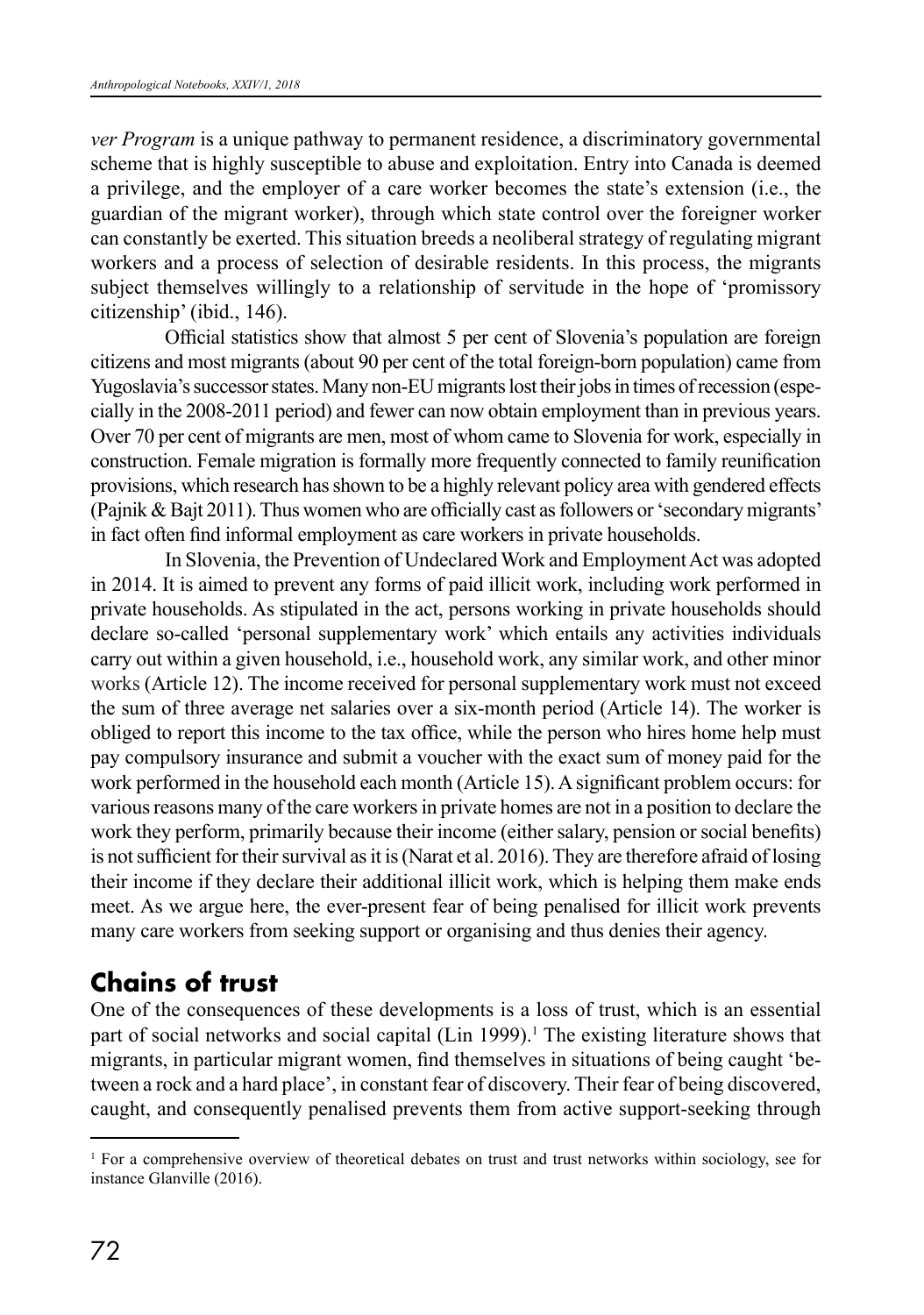self-organisation (Slany et al. 2010). We contend that this is, in fact, also a problem for nationals, and not just for migrants. In Slovenia, the situation has become so severe that research of care work in private households has become almost impossible due to the fear in workers as potential respondents of being discovered to be engaged in illicit work by state inspectors. Fear and other emotions related to the anxiety of being discovered combined amount to a field of total secrecy. The issue of trust emerges as immensely important for anyone engaged in informal forms of work; therefore, it is expected that this situation will become pronouncedly more problematic for migrants, the poor, and other in precarious situations, who are faced with even less security in their socio-economic status but are simultaneously prone to tightened state control.

The question explored here is not only how the fear of being discovered as engaged in illicit work affects the respondents' trust in researchers and how researchers try to overcome these fears by establishing a trusting relationship (with potential interlocutors) but especially how fear is a direct reflection of the structural effects of the individualisation of care. The problem not only exists in the relationship between an interviewee and a researcher/interviewer but is much broader and more complex. It also reflects relationships between the private and the public, between the individual and the state that can result in fear and distrust. This is what we conceptualise as chains of trust. The term has been used in IT to denominate mobile agents that migrate within a heterogeneous network, crossing various security domains and executing autonomously in its destination. In order to execute, the agent needs a so-called home platform, which is a trusted environment. Assuring safety security mechanisms means that there must be a design to protect the communication support, platform, and agents themselves (Wangham et al. 2004). The chains of trust in our conceptual framework apply not only to one environment but also to a system of trustful environments including people, politics, policy, legislation, etc. A broken chain of trust hence affects agency and can generate fear.

Fear, therefore, affects also the access of researchers to the fieldwork. We here focus on the dimension of fieldwork access that has remained under-researched (cf. Knoblauch 2005). We argue that state regulation of care in private homes, which has always been over-controlling and restrictive, has systematically worsened the position of care workers, who have become reduced to fearful individuals without any agency. The already marginalised are now in a constant struggle for survival and fearful of penalties imposed upon them by the state that supposedly fights illicit work but in fact forces people into positions of illicit work and clandestine existence marked by a the constant fear of discovery and penalisation.

## **Methodology and research ethics**

The present article is based on a qualitative research method of semi-structured interviews and fieldwork diaries that meticulously note participant observation (Apitzsch & Inowlocki 2000; Apitzsch & Siouti 2007). Personal narratives are highly relevant for the analysis of social phenomena, because they represent the complexity of social action and enable redefinitions and development of new assumptions. The 'snowball' method was used for further gaining access to potential interviewees. The method proved especially valuable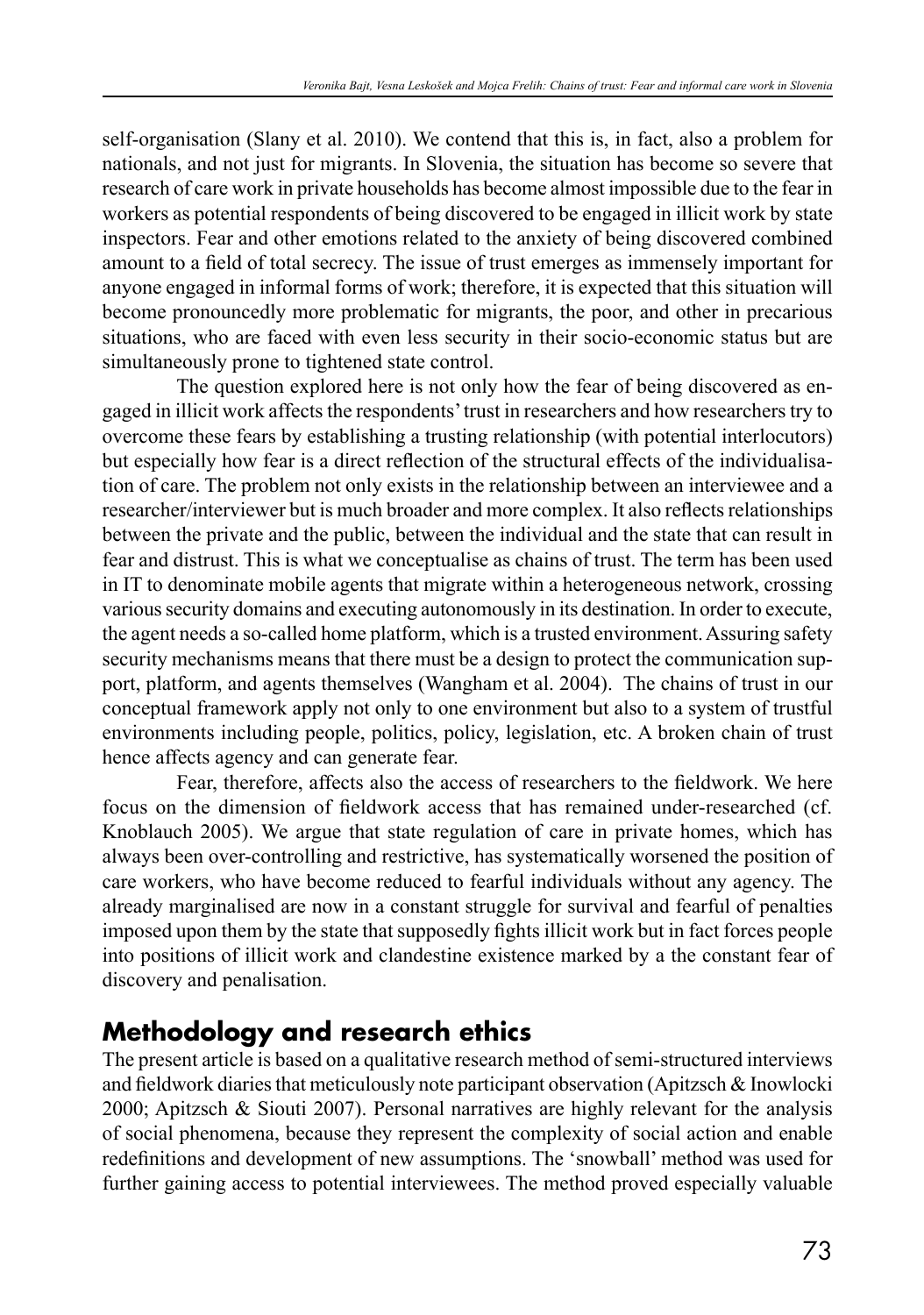when researching intimate and sensitive topics that contribute to a person becoming vulnerable. Out of the total of 64 interviews that were conducted in the period between July and December 2015 with care workers, care recipients and care providers across Slovenia, we here focus on 13 interviews with care workers who narrate their clandestine work relations in private households.2 As noted by existing research (e.g., Salazar Parrenas 2001; Lutz 2008; Slany et al. 2010), most workers engaged in domestic and care work are women, though our sample also comprises 28 per cent men.3

The question of access to the field, meaning coming into contact with domestic and care workers in private households, proved to be the most pressing. This is due to the obstacles we encountered in our efforts, firstly to find them and secondly to interview them. Care workers in private households, especially those engaged in informal types of work relations with their employers, were difficult to reach because this research area is inextricably connected to the most intimate sphere of people's lives. The expected ethical concerns related to protecting the respondents and the data were therefore awarded our full attention. Special care was given to establishing trusting relationships by following the model of a so-called working alliance, which was developed as a good practice for researching migration and integration processes via a biographical narrative interview method (see Apitzsch & Siouti 2007; Pajnik & Bajt 2009). In interview transcriptions and fieldwork diaries, all the names were anonymised, either as pseudonyms or acronyms (Mitchell 1993). We assured that personal information would not be disclosed, especially since some of the interviewed care workers were extremely apprehensive about disclosure of their personal information.

There were many obstacles in gaining trust, an especially notable one being the use of a voice recorder. For some participants, the voice recorder provokes uncomfortable feelings, they are less self-assured or even more afraid that they will provide "wrong answers", or apprehensive due to fear that researchers might be looking for evidence to turn them over to the tax inspection authorities. This was especially pronounced in cases of undocumented work, even though all of our migrant interviewees have legal status in Slovenia, holding some sort of work permit and residence permit. We did not, despite many efforts, manage to interview care workers with undocumented status, even though we, in fact, did manage to get in touch with them. Some potential interviewees simply did not want to cooperate because they feared negative consequences (e.g., being deported).

In some cases, we met with individuals many times before asking for an interview. We were particularly careful not to endanger women who could suffer adverse consequences

<sup>2</sup> Data was gathered within the research project Care Work among the Individualization, Globalization and Socialization, funded by the Slovenian Research Agency (2014-2017) and led by Dr Majda Hrženjak. Every effort was made to interview people with a great variety of different experiences of care, i.e., childcare, care of the elderly, care for the disabled, and domestic work (i.e., housework, cleaning). Our sample is also purposefully varied in terms of employment type and workers' status, therefore encompassing differing forms of work relationships, i.e., paid/unpaid work, employment in public or private institutions, part-time or full-time employment, hourly wage workers, students, volunteer work, and undocumented work. Our respondents thus have varied socioeconomic and educational backgrounds, they come from different geopolitical contexts, and they live and work in different social situations.

<sup>&</sup>lt;sup>3</sup> It is, however, here imperative to note that we did put extra effort into securing male interviewees.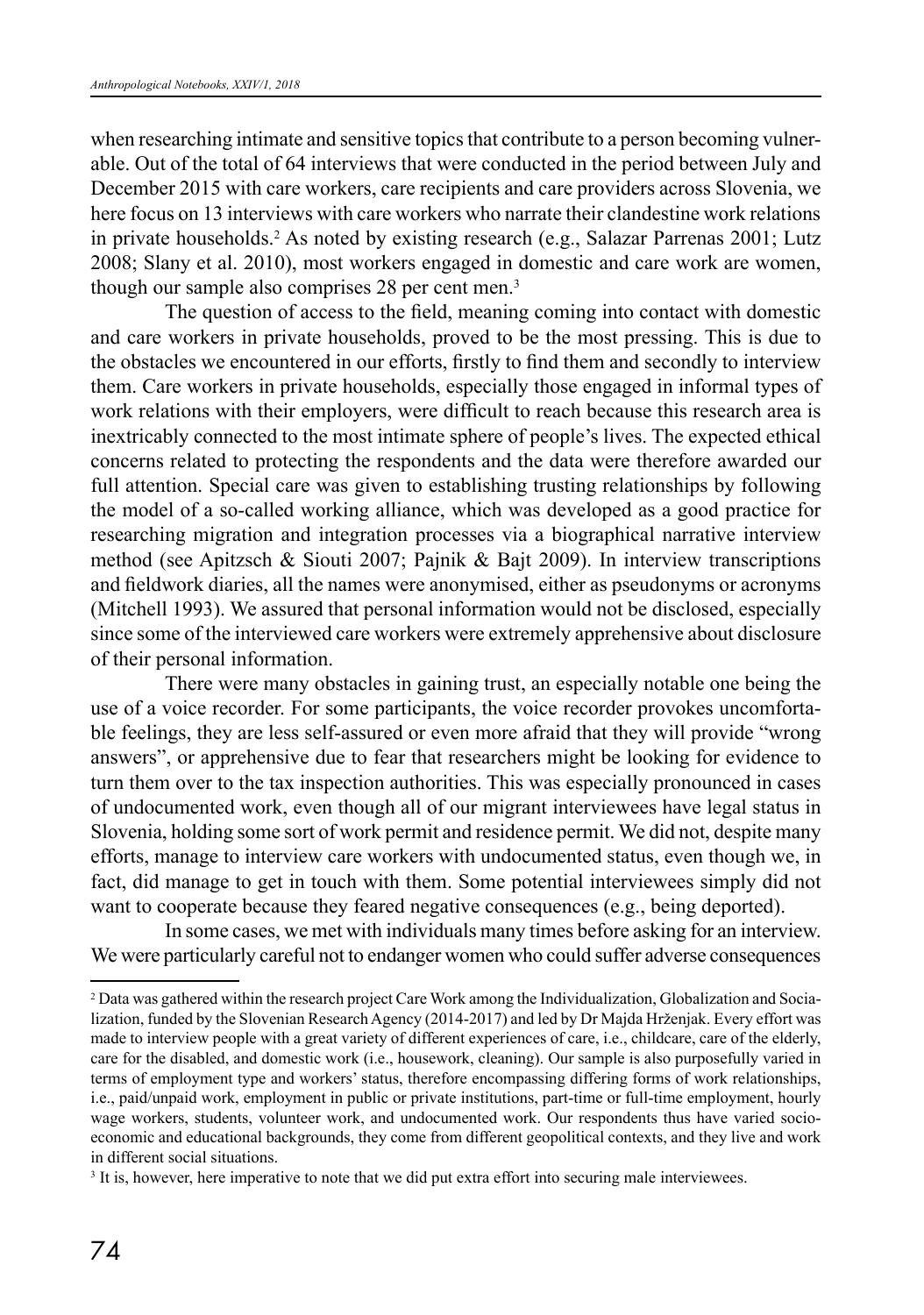for having been seen talking to us. Concerns related to issues of trust and anonymity were especially pronounced in smaller towns, where the smaller number of people makes one more visible and thus exposed, although migrant women were afraid of disclosure even in the capital city. They were convinced that their situation is unique, and anybody could recognise them if they provide any more detailed information about themselves and their situation. Those that decided to participate were hence visibly selective in what information they disclosed. Most often they replied in concise statements, sometimes just with a ʻyes' or ʻno', thus rendering the narrative interview method inefficient.

Our active fieldwork approach confirmed the importance of trusted informants, since some of the interviewees noted that they agreed to the interview solely because they trusted the person who initiated the contact with the interviewer. Our informants' relationship with interviewees thus played a significant part in establishing the necessary trust. To summarise, it is possible to list several layers of trust and fear in these complex relationships:

- between the interviewer and the interviewee,
- between the interviewee and the person who introduced the interviewer to the interviewee,
- between the interviewer and the person who introduced the interviewer to the interviewee,
- between the care worker and the employer (who could be the same as a client, although in many cases there are different family relationships, e.g., adult children who wish to hire a care worker for their parents or sometimes parents who need additional help with care work for their children),
- between the care worker and the client (the elderly, the disabled, children, etc.),
- between the care worker and other people in the care worker's environment (either where the care worker lives or works).

Most field researchers agree that fieldwork takes time and one of the reasons is building this necessary trust, the other being in taking the time to reflect and then to further work on the gathered data analysis. As Kleinman and Copp (1993: 10–13) note, fieldworkers enter the field as more than researchers. In this specific relationship, the question of the field researcher's emotions should also be taken into consideration. This is especially pronounced in cases in which more time is requested to build this trust between the field worker and the interviewee. The emotions could influence various levels: on the one hand, the actual relationship between the fieldworker and the interviewee and, in contrast, it is the question of whether the fieldworker's feelings somehow affect their research.

Moreover, in some cases, especially when the emotions are negative, it is imperative to share them within the informal research network and tackle these feelings appropriately. Specifically, there are situations in which the fieldworker takes on the burden of the individual interviewee or when these problems become a part of the researcher's life. It is self-evident that the researchers should control the research process, but 'qualitative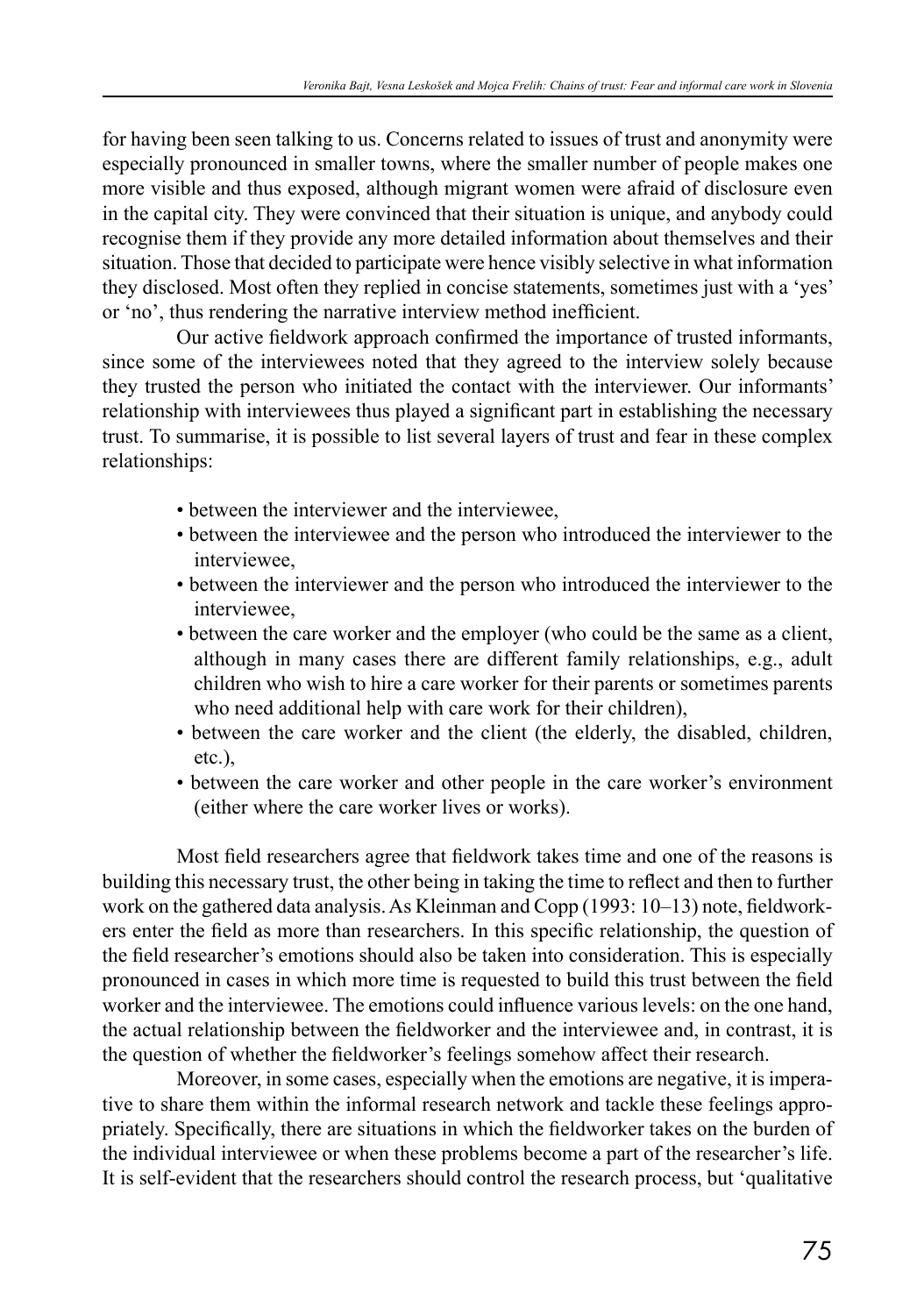researchers know that the success of our work depends on participants' (Kleinman & Copp 1993: 2–3).

# **Secrecy in private households: Data from fieldwork diaries**

Our primary source of analysis is the researchers' field notes. The analysis focuses on various levels of trust and fear that we have been able to observe among actors involved or that was shown or discussed during the process of interviewing. The level of fear and trust between the interviewee and the person who introduced the interviewer to the interviewee has been proven as extremely important in all circumstances in which the stakes are high; therefore, people do not want to talk to unknown persons. A high level of fear and the importance of a gradual process of gaining trust are readily observable in the field notes:

> The contact was very difficult to establish because the lady was very restrained. Of course, this was because of the special status of performing care work. Despite concerns, I got the contact from a person the interviewee highly respects and trusts. I spoke with Aldina on the phone twice beforehand and tried to convince her to meet with me. She told me that she was afraid, because when talking to her on the phone I still don't know how she looks. But when meeting in person, I could recognise her or even report her to the Financial Administration Office. After repeated assurance of anonymity and promises on my part, she agreed to meet with me. She told me immediately that she met with me solely because of the intermediary whom she trusts and respects very much and because he said he knows me personally and because he vouched for me (care worker Aldina, 43, field diary, 15.9.2015).<sup>4</sup>

It is also possible to observe how strongly fear affects the functioning and everyday life of care workers and how important is the level of trust between the person who introduces the interviewer to the interviewee. All of these factors affect the potential interviewees and their perception and trust towards the interviewer. Care workers are afraid of state inspectors and being discovered as being engaged in illicit work. Any third party, therefore, represents a risk that the secrecy perpetuated within the circle of trust between the family and the care worker could be broken, destroyed. Always on the lookout for a possible breach of confidence or the possibility of an inspection, care workers, therefore, tend to also devise special strategies as safety net scenarios:

> I got her contact throught her niece. Her niece is a very good friend of my friend, whom Ema also knows, and she has established the initial contact between us regarding the interview. She is a middle-aged woman who lives in a village. She is very afraid that someone would report her or send inspectors to her place of work. She told me she had very bad experiences from previous jobs. She had worked as a salesperson for more than 27 years. Currently, she is unemployed. She did try to get a job in Slovenia, but

<sup>4</sup> All the interviews and field notes were anonymised. Collected data were transcribed and coded.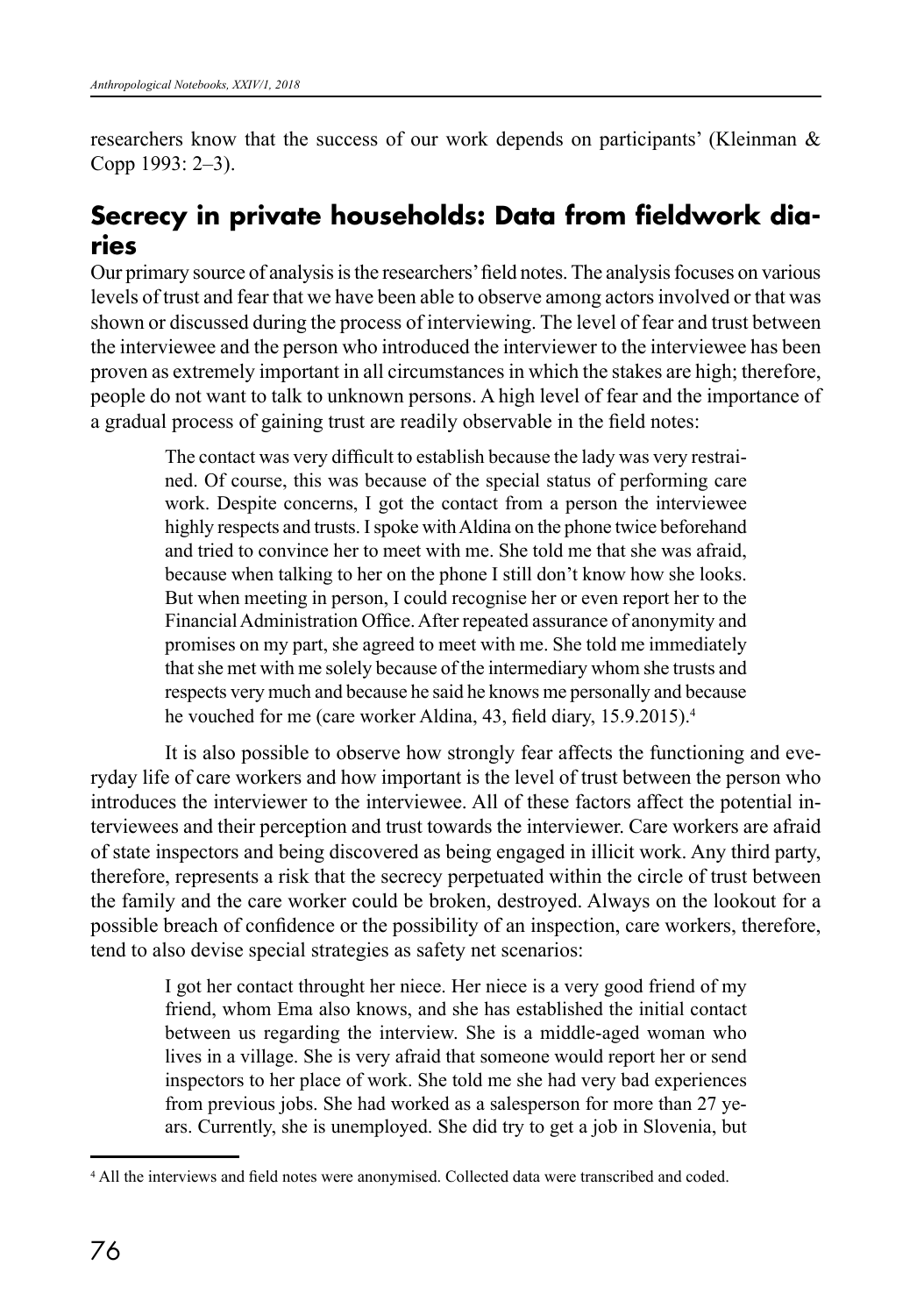unsuccessfully. She then figured out that the work is better paid in Austria and got her first client, followed by others.<sup>5</sup> She also said that she couldn't transfer her clients to another person because she 'doesn't trust anyone more than herself' – in a sense that she couldn't guarantee for any other person how the work will actually be carried out, and whether another person would really not spread information around, etc. It is exactly due to fear that she has no connection to other ladies who are also performing similar type of work in Austria, so that she wouldn't raise any suspicion (care worker Ema, 49, field diary, 28.9.2015).

Trust between the interviewer and the interviewee is always necessary to gain. However, especially in the cases involving migrants, it was apparent that 'merely' the recommendation of the person who introduced the interviewer to the interviewee will not be sufficient. It was clear that their fear is too high due to their bad experiences in the past. Thus, significant effort had to be invested by the interviewer to gain their trust and to convince them to cooperate in such a conversation. Below are some examples:

> The contact has been very difficult to establish because Julija is one of the 'new migrants'.<sup>6</sup> She had a tremendous fear that anyone could recognise who she is from what she's been telling me. She talked to me exclusively on account of a credible intermediary and trust that I was able to establish during a telephone conversation that we had before the interview. Her condition was that the interview is conducted by me personally (care worker Julija, 43, field diary, 15.12.2015).

> The contact was very difficult to establish because Tara is one of the new migrants. She was very afraid that anyone could recognise her based on what she told me. She met with me solely because of a convincing intermediary and because of the trust that I established during our telephone conversation. She refused to answer a few of the questions (among other she didn't want to state her country of origin) (care worker Tara, over 40, Asia, field diary, 7.12.2015).

> I got the contact through a person that she has known for many years, and they have great respect for each other. I got deep confidence from her, for she commented amidst the interview that 'I never told this to anybody.' I think part of the reason for me gaining her trust was surely due to my reply to her when she said 'you probably already know a lot about me - they told you' which was that I don't because 'I did not want anybody telling me anything, I wanted to hear it all directly from you' (care worker Sonja, 67, field diary, 20.8.2015).

<sup>&</sup>lt;sup>5</sup> Rather than care recipient or care receiver we here adopt the word client, which was used by the interviewed care workers.

<sup>6</sup> For the purposes of the research, we considered the so-called new migrants to be persons who have migrated to Slovenia in recent years.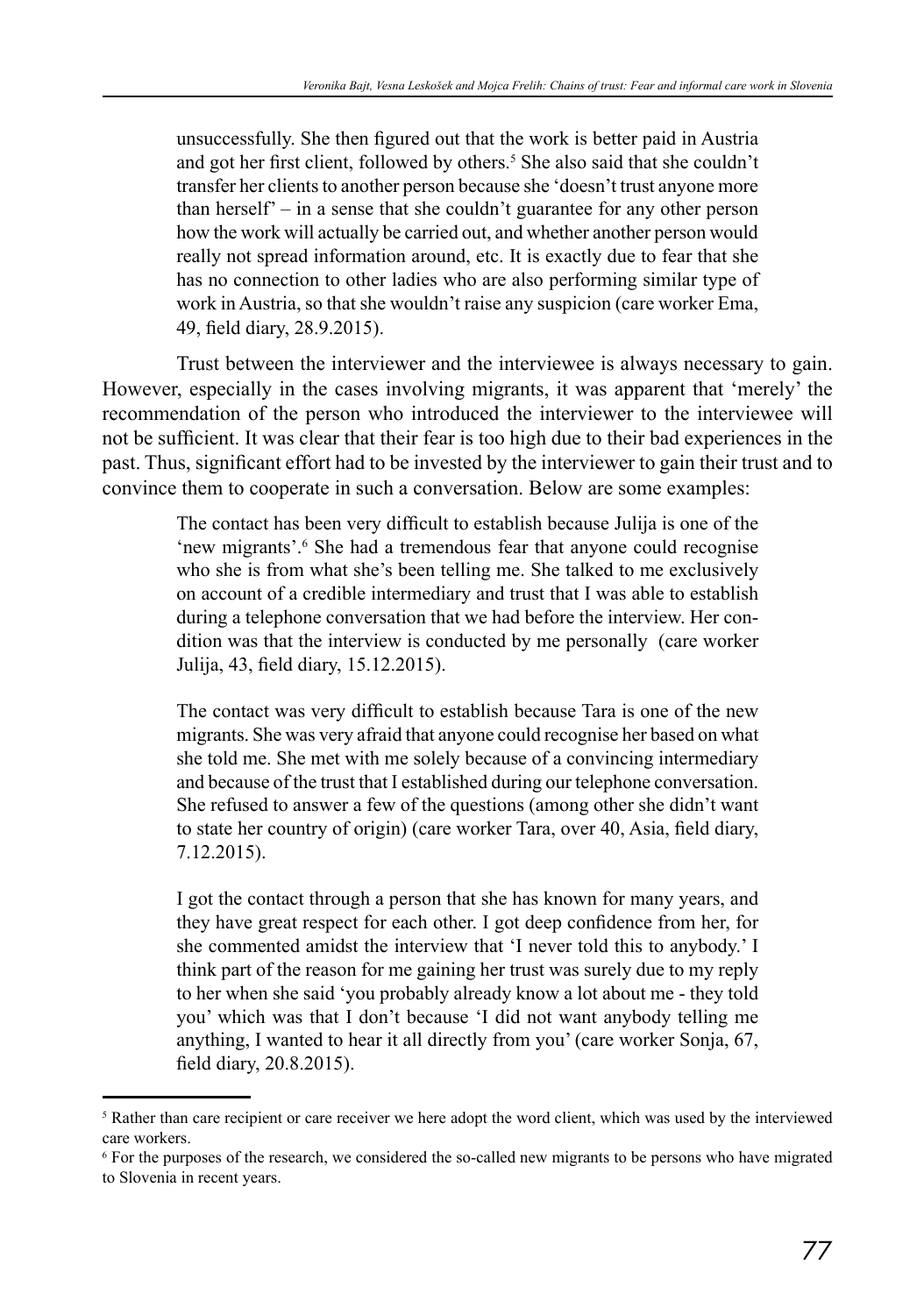The critical layer of fear and trust that needs to be recognised is also the one between the care worker and other people in the care workers' environment (either where the care worker lives or works). In the above-described case of the care worker from Slovenia who performs care work in Austria every day, she is very afraid that people in her village would find out what she is doing. According to her, nobody knows where she works or what she is doing for a living. When asked about her cooperation with other care workers in Austria, she said that she does not trust anyone. All of this indicates their extreme social isolation that results from living in constant fear and distrust.

## **Trust in private households: Interviews with care workers**

Fear and trust bring about a specific dimension between the employer and the care worker. The employers have to deal with inviting an unknown person into their or their relatives' home, meaning that they have to tackle many different fears, such as: will this person really help with the most intimate parts of home and body, will this person be able to do things properly, will this person steal any valuable items, etc. Thus, usually, the care worker would be able to enter someone's home only after a recommendation of another person whom they already know and trust. For example, as already noted above, a care worker from Slovenia, who performs care work in Austria, noted that she had gotten her first client through her husband's acquaintance with a person in Austria who needed help. All subsequent clients she got on the basis of recommendations. She was initially offered only a temporary trial-based position, and new employers needed approximately a month to trust her enough to hire her on a permanent basis:

> I'm all alone in almost all cases, I have the house keys, I come, do my work, leave. I lock up and leave. If something comes up, they text me or write me a note, if there's anything different than usual. Otherwise, this is it. But it takes some time before I get the keys; they need some time to trust you, to even see what you do. Because from the beginning each said to me: 'This is only temporary' ... It's tricky, but then they see what you do, how you act, and they start trusting you and we become as a big family. Q: How much, roughly, since it probably depends on each individual client, but how long is the time of probation work, if we can call it so? I mean the time to gain trust? A: Yes, about a month at least. That is to say, you go to one client about four to five times for them to see. Having in mind that from the beginning I was not left alone in their home, they accompanied me, they were in the house. At that time, I also went on Saturdays and Sundays so they could tell me what they want and how I'm to do my work. Now, I only work during the week. … In the beginning, they're always a little reluctant, as I said in the beginning, as long as they don't trust you, but then it's all very homey (care worker Ema, 49, 28.9.2015).

Such word-of-mouth recommendations are extremely relevant in the grey market since they help to reduce the level of fear and aide with making the first step towards trust.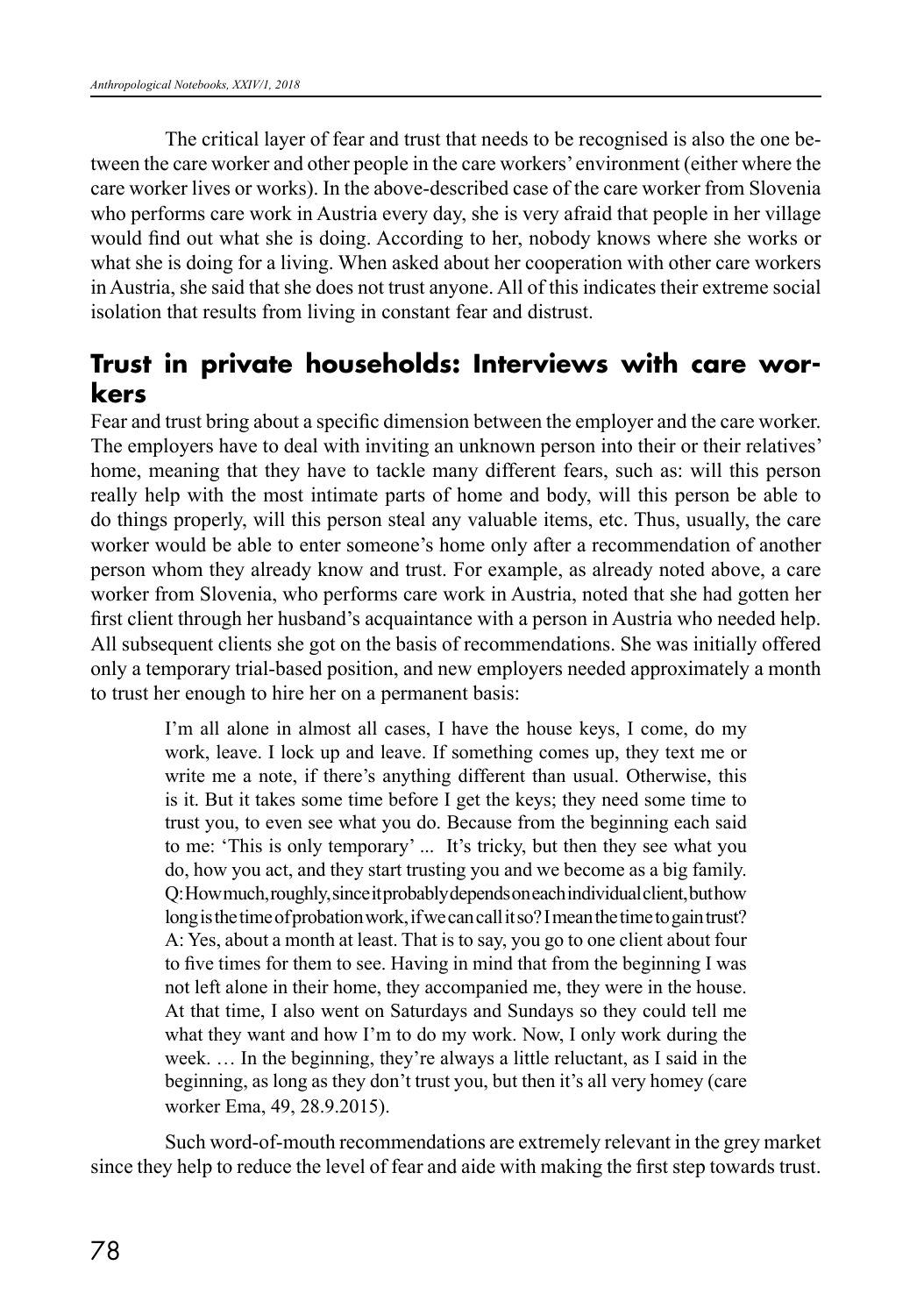This creation of the chains of trust scenario is apparent in other interviews as well:

This is through acquaintances. I worked for you, you recommended me to another family, that family then recommends me to the third. So that it rotates. These recommendations, actually (care worker Aldina, 43, 15.9.2015).

Q: How did it come to this, you beginning to do this work? A: We knew each other, and then the lady asked me: 'Would you clean my flat?' And I said I would. And that's how I started cleaning. And then, it was through a circle of friends (care worker Julija, 43, 15.12.2015).

The above observations have proven especially relevant in cases where the employer needs help with care work for a person with the diagnosis of dementia. In such examples, an especially high risk and fear exist on the side of the care worker in terms of how to prove which activities were factually performed, what type of work was done. Also, the fear in cases involving clients with dementia is more complex since it is not only the question of what was done, but also if the care worker came at all or what about if the client dies, etc. One care worker for this purpose introduced a special log book, left in the flat for the whole period of her work – in which she would write when she came, what work she did, when she left etc.:

> In fact, I have a notebook in which I write: I arrived at nine and five minutes, I left at three and six minutes, at nine and a half she had breakfast and coffee and biscuits, and lunch, which is all written down.

Q: And this notebook you show to the relatives?

A: It stays with them, I don't take it home because if something happens – I was told about this at one of the lectures, about a woman who died; the caretaker went away at half past twelve, she gave the woman her lunch and said goodbye, expecting relatives to come at one o'clock. She died at the table between twelve thirty and one o'clock. When found, she was still warm, and it was luck that she wrote all about what she ate, what she had and when she went away, because that's how you know exactly, well OK, not to the very minute exactly.

Q: It does not matter to the minute, it is important to know that for example at 12 she was still there.

A: Still there, yes, that she prepared this food to eat and all that. Since then, I write things down (care worker Rita, 52, 31.8.2015).

Once the multiple levels of fear have been overcome and once trust is finally established, there is still a significant relationship that has to be dealt with: between the care worker and the client (elderly, handicapped, children, etc.). Existing research (e.g., Tappert & Dobner 2015) has noted how the discourse of care workers as 'one of the family' is often prevalent and what it entails for the work relations. On the one hand, care workers are deemed as trusted family members, supposedly treated with amicability and trust. On the other hand, such blurred boundaries tend to result in heightened pressure over care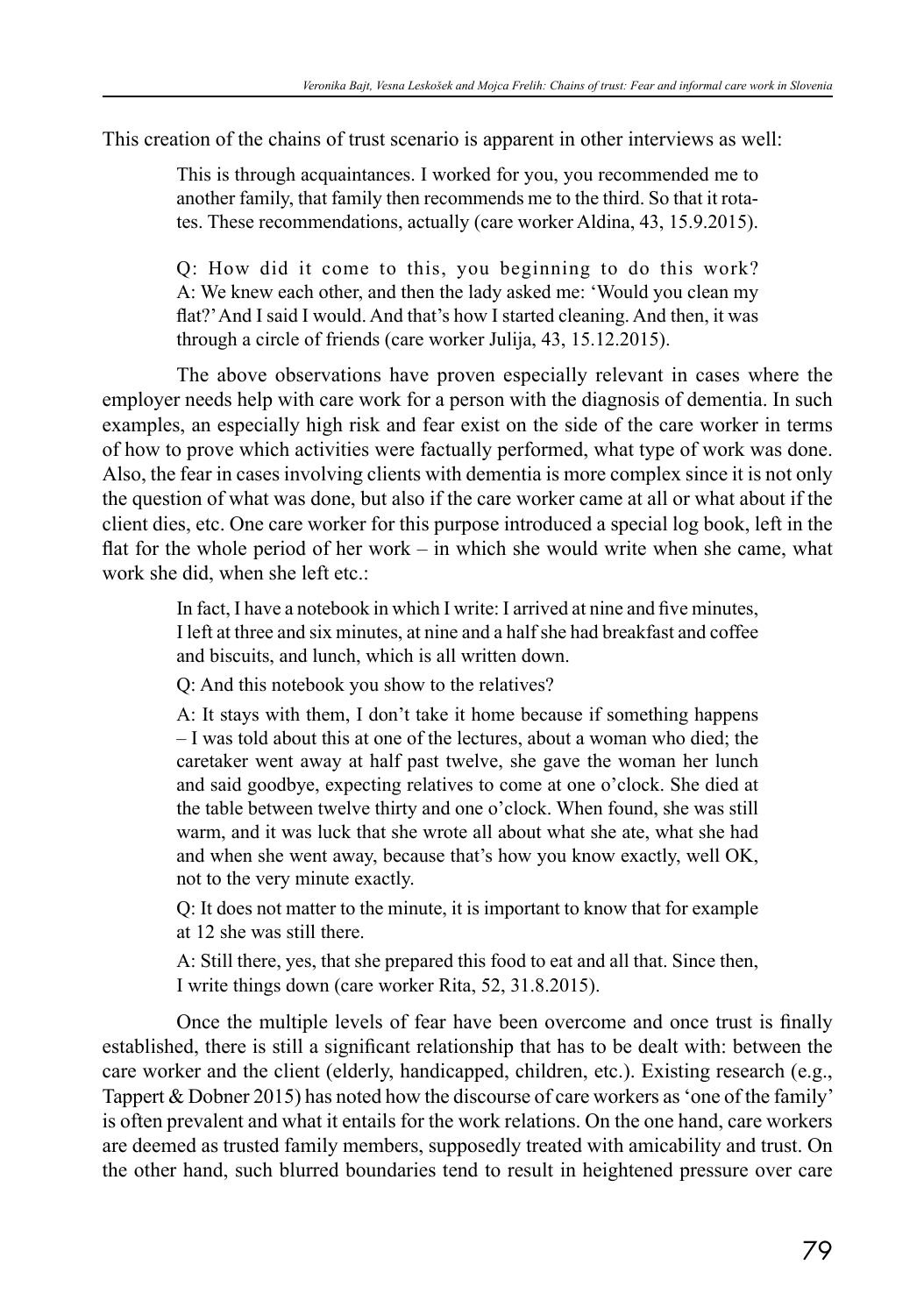workers to work longer hours and never being able to refuse their employers, since their work is seen as love and their care as attachment. Long-term psychological effects are also noteworthy in this regard. The confirmation of employers' trust is extremely difficult to attain; when it is reached, this can be recognised as a winning situation, but it has its traps as well: namely, the position of being irreplaceable is created, one that easily leads to a great burden for care workers.

## **Commodification and the marketisation of privacy**

Critically evaluating the perpetuation of the public/private divide in the existing state policies, the results of our research should be situated in contemporary debates on commodification and marketisation of privacy. Our concept of chains of trust shows that the structural effects of individualisation of care lead to seclusion within the four walls of private households, where trust becomes the only currency. The commodification of care work has been widely researched in recent years (e.g., Ungerson 1997; Claassen 2011), which has shown how market-based care undermines the caring motives essential to care. Moreover, since care is to be balanced against other activities, such as labour market employment, the problem of gender inequality arises (Claassen 2011). Commodification has plunged the individual (both as a potential carer or a recipient of care) back into the private sphere of the family and individual(ised) responsibility (Mahon & Robinson 2011). Namely, commodification assumes that autonomous individuals on the market independently choose their own solutions for reproductive labour7 . Commodification leads to the re-privatisation and re-familisation of care, while public care services assume the commodification of women's work (their work becomes paid, commodified), yet the service itself becomes a public good to the user and is not commodified.

In other words, the market has penetrated the private sphere. What is most problematic, in our view, is that this has not affected only the informal level of inter-personal relations and reproductive work but it has become state policy. A number of state-induced initiatives exist that aim for market development, long-term care being one such primary example in Slovenia. As such, it affects the most marginalised social groups the most, e.g., unemployed women, the elderly, ethnic minorities, and migrants. In order to improve their financial situation, it is thus the unemployed, students and pensioners who frequently have to resort to work in private households. Since the demand for care work is growing, the individualisation of care work has, as a consequence, brought increased state control over informal care workers. As argued here, their marginalisation, precariousness and fear can best be explained by the concept of chains of trust, because the structural effects of the individualisation of care have brought forth a significant seclusion within the four walls of private households. In such situations of total secrecy and constant fear of state

<sup>7</sup> Reproductive labour is defined as work that is necessary to ensure the daily maintenance and ongoing reproduction of the labour force (Duffy 2005: 70). Hrženjak claims that care work is 'not only a matter of certain life periods and crisis situations, but rather a comprehension of all the (reproductive) work needed for the daily restoration and function of families and individuals. It is about the recognition of vulnerability as one of the basic characteristics of human existence and the fact that mutual interdependence goes hand in hand with individual autonomy. Care is hence an integral part of everyday life and the basis of social reproduction' (Hrženjak 2011a: 7).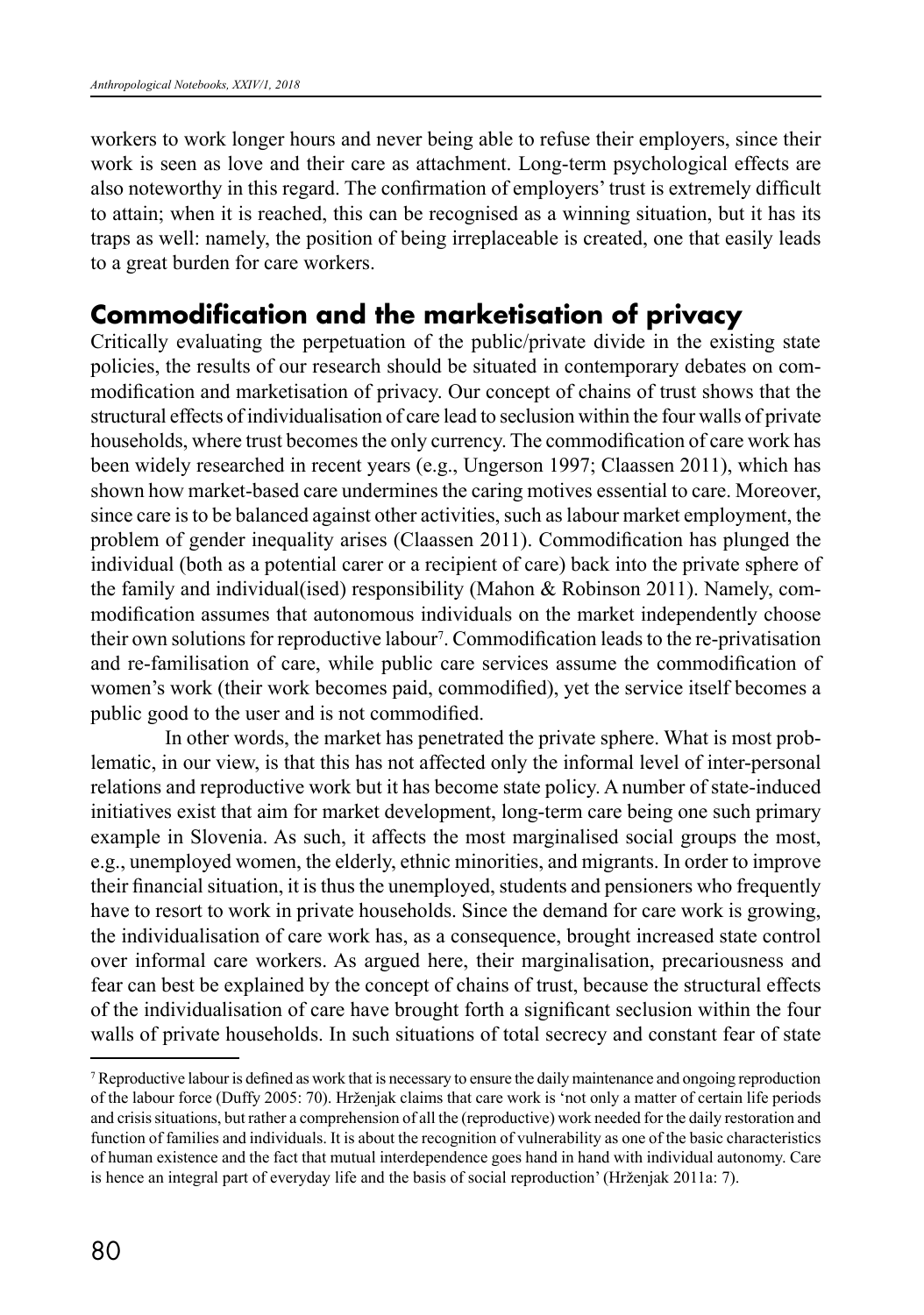repercussions, trust becomes a notable currency, while care workers' agency diminishes. This leads to a situation where little can be done to change the situation, since fear has crippling effects for both the affected individual as well as more widely for the care regime and state policy.

# **Conclusion**

The present article analysed the case of Slovenia, a post-socialist country with a notable history of state social interventions and institutionalised care for the elderly, disabled and childcare. Stemming from the split between public and private sphere, understood in terms of how it affects care work and caregiving as increasingly being relegated to the private domain, we noted how flexibilisation has come to rule the labour market. With activation becoming the main social policy measure, where benefits become conditioned upon inclusion into paid labour, and the state only intervenes in cases of severe poverty, the article illustrated how in Slovenia, in recent years, along the changes in social policy the state also introduced measures against illicit work, including work in private households. The most marginalised people, those excluded from the labour market and long-term unemployed, were shown to be in a peculiar position; they only receive very few benefits or none at all and are harshly penalised in cases of illicit work. In order to improve their financial situation, particularly the unemployed, students and pensioners nevertheless resort to working in private households, particularly since the demand for care work is growing.

Drawing on interviews with informal care workers in private households, the article described methodological concerns related to conducting qualitative research. We noted unprecedented levels of distrust and reluctance on the part of potential interviewees to participate in our research. This, we observed, was more than the expected fieldwork obstacle which, as researchers experienced in interviewing so-called at-risk and highly marginalised populations (e.g., sex workers, victims of violence, undocumented migrant workers, clandestine care workers, the erased, asylum seekers, stateless, etc.), we have thus far always been able to overcome by building strong working alliances and observing the highest ethical research and academic standards. Here, however, we had to concede that many care workers in private households whose employment is illicit are simply too afraid to talk to any outsiders. This is especially the case for migrant women, whose formal status in Slovenia is more precarious.

This article, therefore, claims that the individualisation of care work has brought increased state control and in consequence fear among and marginalisation of care workers in Slovenia. Elaborating on the concept of chains of trust, we concluded that the structural effects of individualisation of care are clearly observable in the seclusion behind the four walls of private households. In situations of constant fear, primarily related to the fact that care work frequently happens within the so-called grey economy, trust becomes the only currency. As shown in our fieldwork materials, the interviewees are afraid of having their illicit work arrangements reported to the inspectors and the consequent fines and penalties that might ensue. The fear is overarching. Meanwhile, trust is entangled in multi-level and complex inter-personal relationships that we have described as chains of trust.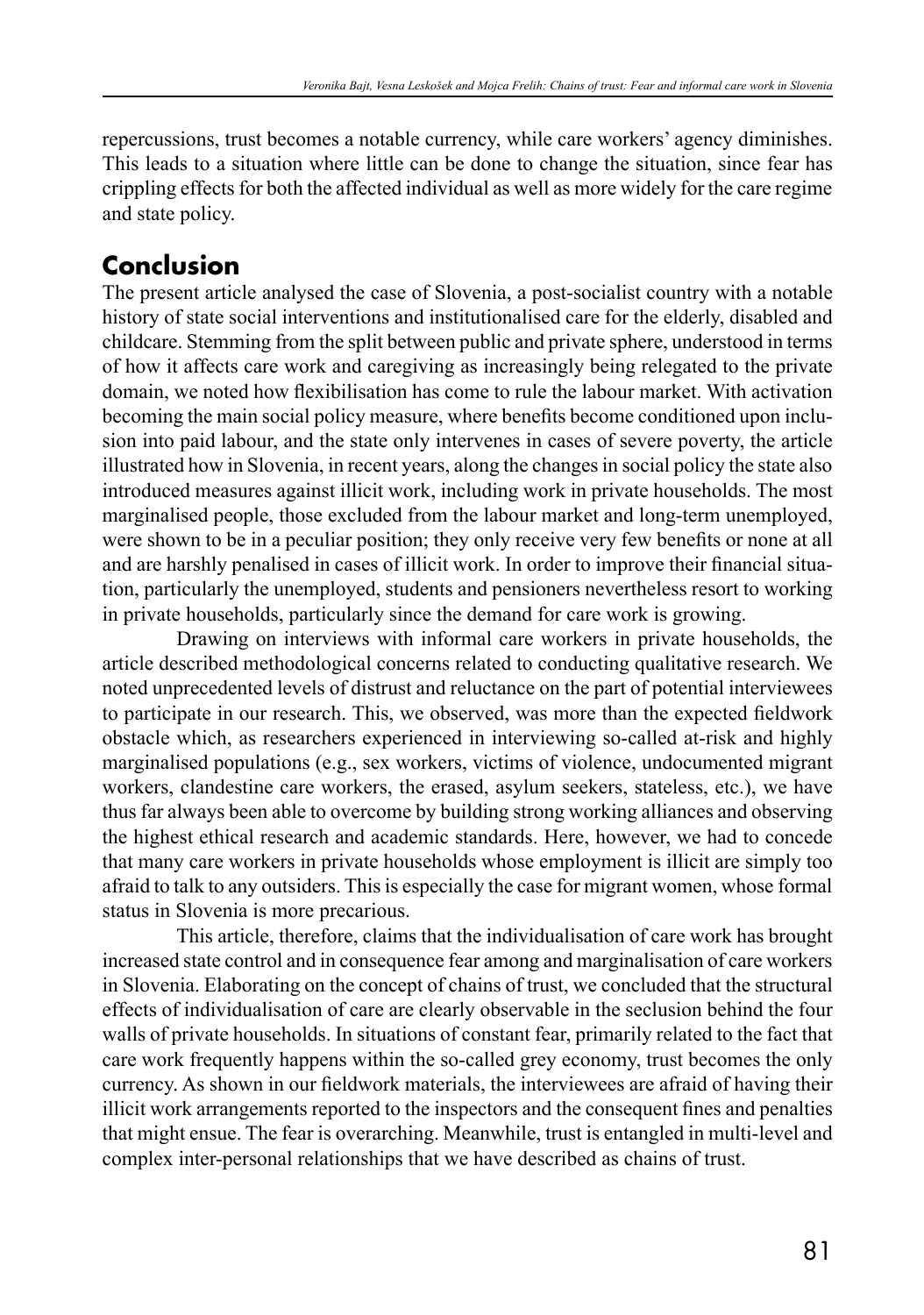#### **REFERENCES**

- Apitzsch, Ursula & Irini Siouti. 2007. *Biographical Analysis as an Interdisciplinary Research Perspective in the Field of Migration Studies.* The York University Papers in Integrative Research Methods, Research Integration. http://www.york.ac.uk/res/researchintegration/Integrative\_Research\_Methods/Apitzsch%20 Biographical%20Analysis%20April%202007.pdf. Accessed on 10 August, 2016.
- Apitzsch, Ursula & Lena Inowlocki. 2000: Biographical Analysis: A German School?. In: Prue Chamberlayne, Joanna Bornat & Tom Wengraf (eds.), *The Turn to Biographical Methods in Social Science*, pp. 53–70. London and New York: Routledge.
- Barrett, Patrick, Beatrice Hale & Mary Butler. 2014. *Family Care and Social Capital: Transitions in Informal cCare.* Dordrecht: Springer.
- Bryerton, Will. 2016. That 'Every Man for Himself' Thing: The Rationales of Individualism Among the Urban Poor. *Sociological Inquiry* 86(1): 79–102.
- Claassen, Rutger. 2011. 'The Commodification of Care.' *Hypatia* 26(1): 43–64.
- Díaz Gorfinkel, Magdalena. 2015. Family Rights in a Migratory Context: Whose Family Comes First? In: Maria Kontos & Glenda Tibe Bonifacio (eds.), *Migrant Domestic Workers and Family Life: International Perspectives*, pp. 130–144. Basingstoke, Hampshire: Palgrave Macmillan.
- Dragoš, Srečo. 2015. Erosion of Slovene Social Policy. *Ljetopis socijalnog rada* 20(1):139–166.
- Duffy, Mignon. 2005. Reproducing labor inequalities. *Gender & Society,* 19(1): 66–82.
- Easton, David. 1965. *A Systems Analysis of Political Life*. New York: Wiley.
- Feldman, Martha S. 1995. *Strategies for Interpreting Qualitative Data.* London: Sage Publications.
- Glanville, Jennifer L. 2016. Why Does Involvement in Voluntary Associations Promote Trust? Examining the Role of Network Diversity. *Sociological Inquiry* 86(1): 29–50.
- Greve, Bent. 2012. 'Reconciliation of Work and Family Life in Four Different Welfare States.' *Neujobs Working Paper No. D 5.5*. http://www.neujobs.eu/sites/default/files/publication/2012/08/NEUJOBS%20Working%20 Paper%20by%20Greve%20\_Del%205.5.pdf. Accessed on 19 February, 2017.
- Hooks, Bell. 1990. *'Feminism. A Transfomational Politic.'* In: Deborah L. Rhode (ed.), in *Theoretical Perspectives on Sexual Difference*, pp. 185–193. . London: Yale University Press.
- Hrženjak, Majda (ed.). 2011a. *Politics of Care*. Ljubljana: Mirovni inštitut.
- Hrženjak, Majda. 2011b. Revival of Informal Paid Care Work in Eastern European Countries. In: Maija Jäppinen, Meri Kulmala & Aino Saarinen (eds.), *Gazing at Welfare, Gender and Agency in Post-Socialist Countries*, pp. 302–319. Newcastle upon Tyne: Cambridge Scholars Publishing.
- Hrženjak, Majda & Mojca Pajnik. 2015. In the Grips of Work/Family Imbalance: Local and Migrant Domestic Workers in Slovenia. In: Maria Kontos & Glenda Tibe Bonifacio (eds.), *Migrant Domestic Workers and Family Life: International Perspectives,* pp. 211–230. Basingstoke, Hampshire: Palgrave Macmillan.
- Kleinman, Sherryl & Martha A. Copp. 1993. *Emotions and Fieldwork.* London: Sage Publications.
- Knoblauch, Hubert, Uwe Flick & Christoph Maeder. 2005. Qualitative Methods in Europe: The Variety of Social Research. *FQS Forum: Qualitative Social Research / Sozialforschung* 6(3): Art. 34.
- Kofman, Elinor. 2012. Rethinking Care through Social Reproduction: Articulating Circuits of Migration. *Social Politics* 19(1): 142–62.
- Leskošek, Vesna & Srečo Dragoš. 2014. Social Inequality and Poverty in Slovenia: Policies and Consequences. *Družboslovne razprave* 30(76): 39–53.
- Lin, Nan. 1999. 'Building a Network Theory of Social Capital.' *Connections* 22(1): 28–51.
- Lutz, Helma. 2008. *Migration and Domestic Work: A European Perspective on a Global Theme.* Hampshire: Ashgate.
- Mahon, Ranne & Fiona Robinson. Eds. 2011. *Feminist Ethics and Social Policy. Towards a New Global Political Economy of Care.* Vancouver, Toronto: UBC Press.
- Mitchell, G. Richard. 1993. *Secrecy and Fieldwork.* London: Sage.
- Nakano Glenn, Evelyn. 2010. *Forced to Care: Coercion and Caregiving in America.* London: Harvard University Press.
- Narat, Tamara, Urban Boljka, Andreja Črnak-Meglič, Polona Dremelj, Mateja Nagode, Lea Lebar & Barbara Kobal Tomc. 2016. *Revščina in socialna izključenost družin z otroki: materialni in nematerialni obraz revščine.* Ljubljana: Inštitut Republike Slovenije za socialno varstvo.
- Orehovec, Martina. 1997. Delo Istrank v Trstu. *Etnolog* 7(1): 115–29.